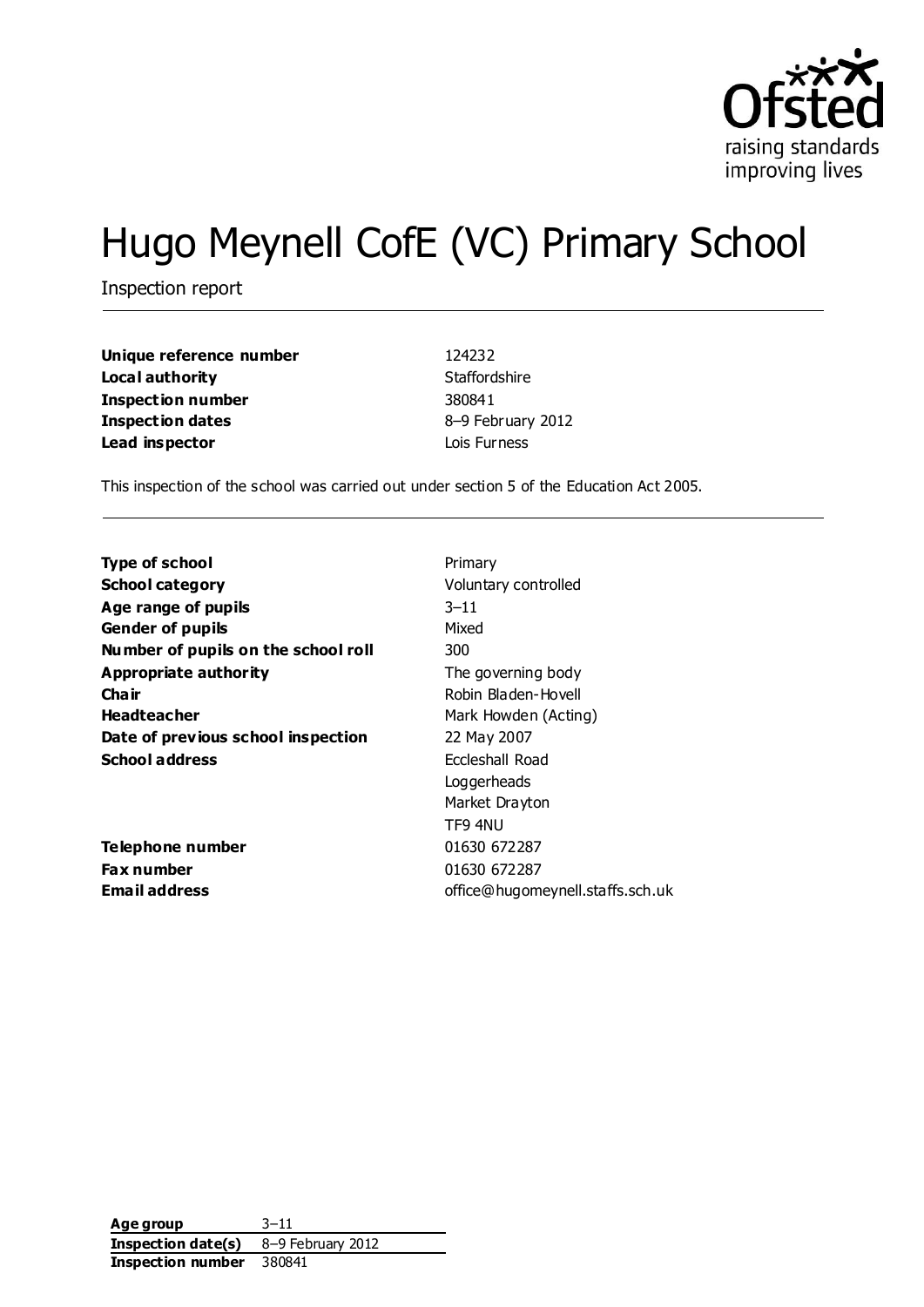

You can use Parent View to give Ofsted your opinion on your child's school. Ofsted will use the information parents and carers provide when deciding which schools to inspect and when.

You can also use Parent View to find out what other parents and carers think about schools in England. You can visit [www.parentview.ofsted.gov.uk,](http://www.parentview.ofsted.gov.uk/) or look for the link on the main Ofsted website: [www.ofsted.gov.uk](http://www.ofsted.gov.uk/)

The Office for Standards in Education, Children's Services and Skills (Ofsted) regulates and inspects to achieve excellence in the care of children and young people, and in education and skills for learners of all ages. It regulates and inspects childcare and children's social care, and inspects the Children and Family Court Advisory Support Service (Cafcass), schools, colleges, initial teacher training, work-based learning and skills training, adult and community learning, and education and training in prisons and other secure establishments. It assesses council children's services, and inspects services for looked after children, safeguarding and child protection.

Further copies of this report are obtainable from the school. Under the Education Act 2005, the school must provide a copy of this report free of charge to certain categories of people. A charge not exceeding the full cost of reproduction may be made for any other copies supplied.

If you would like a copy of this document in a different format, such as large print or Braille, please telephone 0300 123 4234, or email enquiries@ofsted.gov.uk.

You may copy all or parts of this document for non-commercial educational purposes, as long as you give details of the source and date of publication and do not alter the information in any way.

To receive regular email alerts about new publications, including survey reports and school inspection reports, please visit our website and go to 'Subscribe'.

Piccadilly Gate Store St **Manchester** M1 2WD

T: 0300 123 4234 Textphone: 0161 618 8524 E: enquiries@ofsted.gov.uk W: www.ofsted.gov.uk



© Crown copyright 2012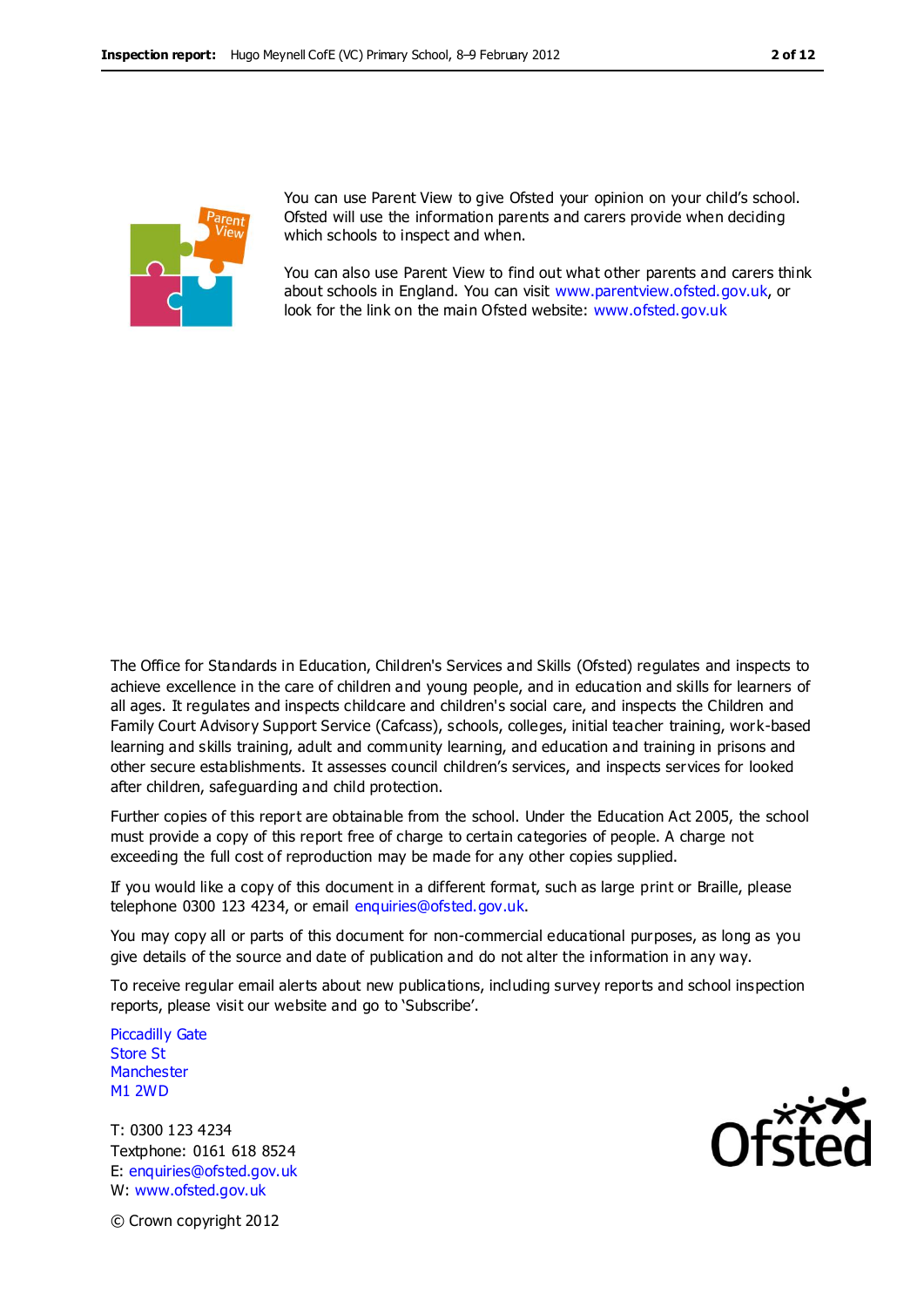# **Introduction**

| Inspection team |                      |
|-----------------|----------------------|
| Lois Furness    | Additional inspector |
| Verna Plummer   | Additional inspector |
| Andrew Ridout   | Additional inspector |

This inspection was carried out with two days' notice. The inspectors observed 34 lessons taught by 11 teachers. Inspectors spent time observing sessions where pupils were learning letters and sounds. They heard pupils read, watched them being taught in small groups and individually, analysed their work, and discussed their learning with them. Meetings were held with the headteacher, staff, members of the governing body and pupils. Inspectors took account of the responses to the on-line questionnaire (Parent View) in planning the inspection. The inspectors observed the school's work, and scrutinised documentation relating to pupils' attainment and progress, as well as leadership and management. Responses to questionnaires returned by pupils, members of staff and 135 parents and carers were also considered.

# **Information about the school**

In this larger than average-sized primary school most pupils come from White British backgrounds. There are very few pupils who have English as an additional language. The proportion of pupils who are known to be eligible for free school meals is below average. The proportion of disabled pupils and those with special educational needs is also below average, and those with a statement of special educational needs is well-below average. Provision for the Early Years Foundation Stage is provided in a part-time Nursery class and two full-time Reception classes.

The school meets the current floor standard set by the government, which determines the minimum expectations for attainment and progress. The former headteacher left the school in December 2011, and a new headteacher will assume responsibility in September 2012. To cover this transitional period, an acting headteacher, formerly the deputy headteacher, was appointed in January 2012, and a new senior leadership team was also appointed. The school has achieved Healthy Schools status and the Dyslexia-Friendly school award.

There are provisions for a pre-school and before- and after-school clubs on site. These are not managed by the governing body, but were inspected at the same time as the school. Separate reports about these provisions will be published.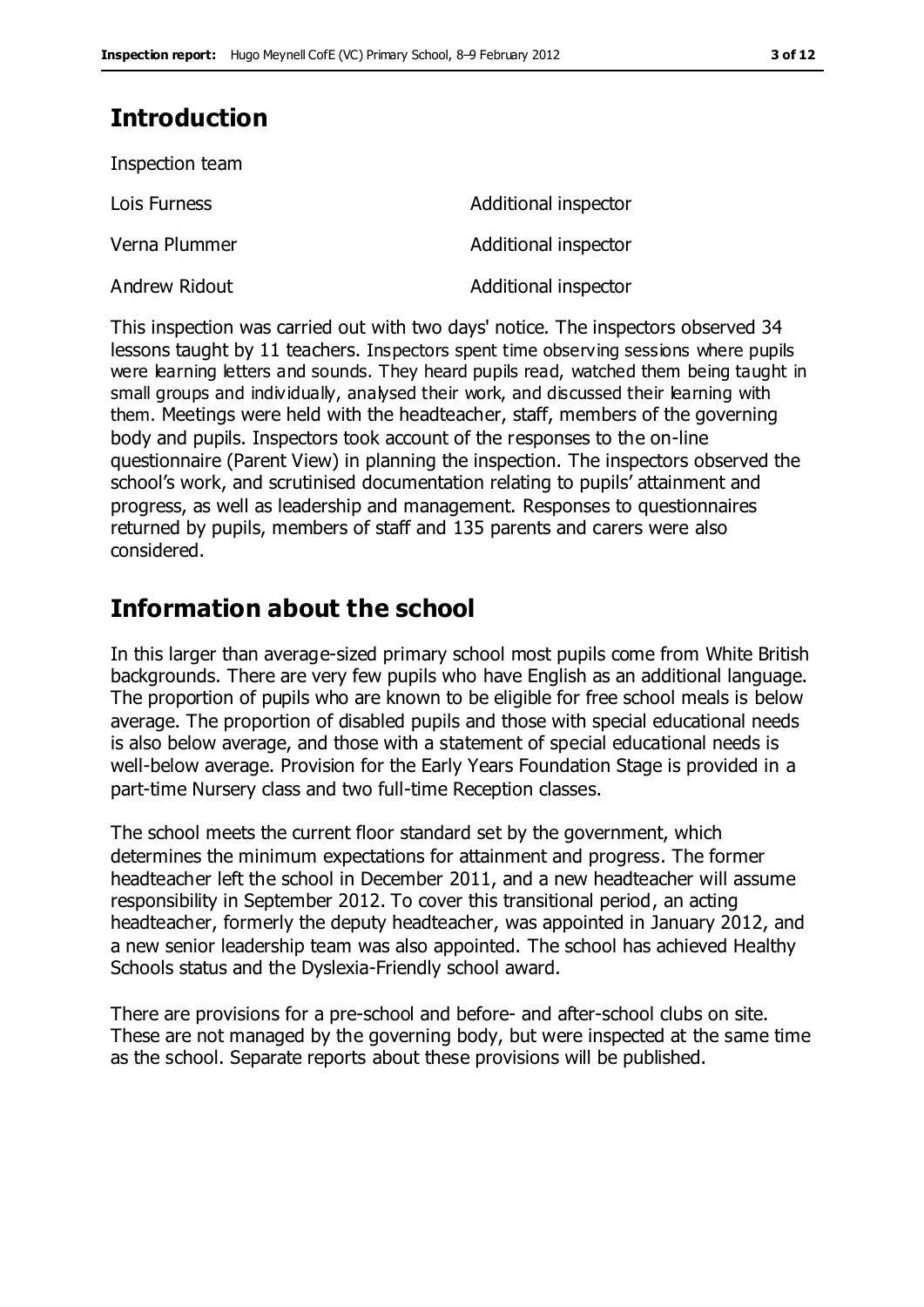# **Inspection judgements**

| <b>Overall effectiveness</b>     |   |
|----------------------------------|---|
|                                  |   |
| <b>Achievement of pupils</b>     |   |
| <b>Quality of teaching</b>       |   |
| Behaviour and safety of pupils   | 3 |
| <b>Leadership and management</b> |   |

# **Key findings**

In accordance with section 13 (3) of the Education Act 2005, Her Majesty's Chief Inspector is of the opinion that this school requires special measures because it is failing to give its pupils an acceptable standard of education and the persons responsible for leading, managing or governing the school are not demonstrating the capacity to secure the necessary improvement.

- Overall effectiveness is inadequate. Insufficient progress has been made in resolving the key areas for improvement identified during the previous inspection, attainment is declining, and leadership and management are inadequate.
- Although pupils' attainment was above average in the National Curriculum tests for Year 6 pupils in 2011, pupils' current work throughout the school does not reflect this attainment. The school's information about pupils' progress shows that too many do not make the progress of which they are capable especially in writing and mathematics.
- The quality of teaching is variable and inadequate teaching is evident in all key stages. Assessment information is not used rigorously by teachers to plan activities that meet accurately pupils' learning needs. Expectations are not high enough of what pupils are able to do, and the curriculum lacks sufficient depth to ensure pupils develop their knowledge and skills in all subjects in a systematic way. The feedback pupils receive about the quality of their work and how to improve further is inadequate.
- **Pupils mainly behave well in lessons and sensibly around school. They have a** satisfactory understanding of how to keep safe. However, when lessons lack challenge and too long a time is given to complete their work, pupils lose concentration and interest in their learning.
- The new leadership team does not have the necessary skills to implement the rapid changes necessary to eradicate weaknesses in teaching and ensure the good progress of all pupils. Performance management is not well enough established and teachers do not have adequate opportunities for training. The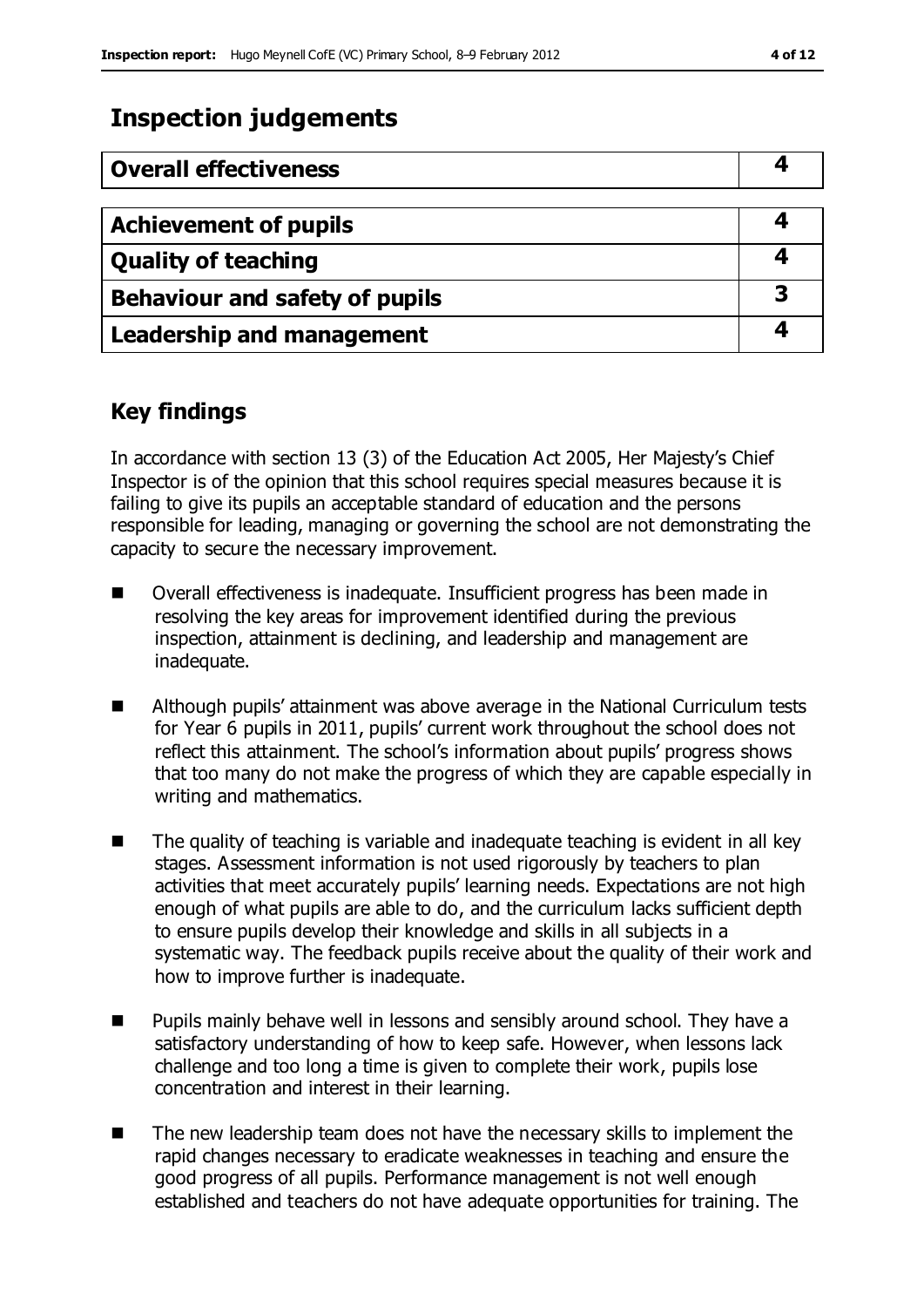governing body has not challenged the school's performance closely enough and monitoring and evaluation systems are weak. For these reasons, leaders, managers and governors do not demonstrate the capacity to secure improvement. Although there is no evidence of pupils coming to harm, there are important areas where the school has failed to keep aspects of policy and procedures up to date. Safeguarding does not meet statutory requirements.

# **What does the school need to do to improve further?**

- Make sure all pupils achieve good or better progress in their learning by:
	- eliminating any inadequate teaching by December 2012  $\equiv$
	- ensuring teachers make effective use of assessment information, in order  $\equiv$ to provide work at the right level for pupils of all abilities
	- ensuring teachers use a variety of strategies to encourage all pupils'  $\overline{\phantom{0}}$ active engagement throughout the lesson
	- improving teachers' knowledge of teaching about the sounds letters make (phonics), guided reading and writing
	- providing more opportunities for pupils to apply their writing and mathematical skills across different subjects
	- giving written feedback to pupils that provides them with clear guidance on what they need to improve their work.
- Improve leadership and management by:
	- establishing a rigorous cycle of checking teachers' planning, work in pupils' books and the progress pupils make
	- improving tracking systems to determine the progress made by each pupil  $\equiv$ from the beginning of each key stage, the start of a school year and term by term
	- improving performance management processes and making staff accountable for meeting challenging performance targets in relation to the rate of pupils' progress in reading, writing and mathematics
	- implementing a curriculum that supports the systematic development of pupils' knowledge, skills and understanding in all National Curriculum subjects
	- developing the skills of all those with leadership responsibility, including the governing body, to support effective monitoring and evaluation of the school's work.
- Ensure the governing body meets all statutory requirements by agreeing and regularly reviewing all statutory policies and procedures, especially those for safeguarding.

# **Main report**

#### **Achievement of pupils**

Attainment on entry to the school's nursery is broadly in line with age-related expectations. Although there is evidence of some satisfactory and good progress in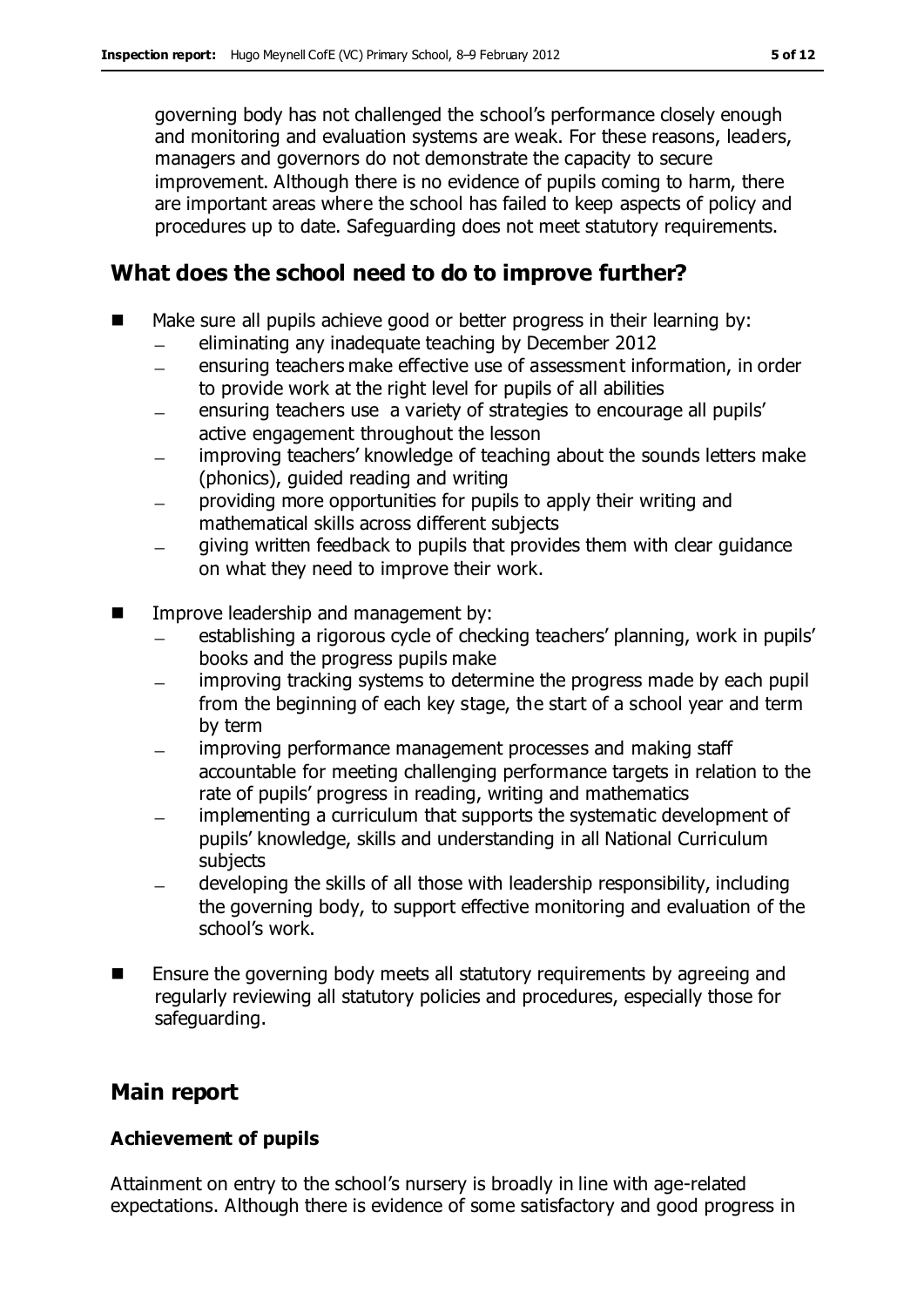both Nursery and Reception, especially in personal, social and emotional development, a minority of children make inadequate progress in the Early Years Foundation Stage. This is as a result of inadequate teaching, and a lack of understanding of how young children learn. When children were working independently in one Reception class, inspectors observed too little good-quality dialogue between adults and children and so opportunities were missed to develop children's speaking and listening skills. This was in marked contrast to the other Reception class where good interactions took place between the teacher and children. As a result result of teaching that is too variable, overall attainment declined and in 2011 children started Year 1 with standards that were below average.

Although the majority of parents and carers say their children's progress is good, inspection evidence shows that progress varies throughout the school from satisfactory to inadequate. In writing, in particular, teachers do not have the necessary subject knowledge to ensure that pupils' skills are developed systematically. Too often, pupils complete unconnected exercises and there are too few opportunities for them to write at length. This was seen in a Year 3 and 4 lesson when the work on sequencing did not link well to the previous days' writing activities. In science, for example, overuse of worksheets limits pupils' opportunities to record and extend their ideas. In other subjects, also, there are missed opportunities for pupils to apply their literacy, numeracy and technology skills. This was seen in a Year 5 and 6 geography lesson as pupils completed low-level tasks which did not develop independent writing skills. In mathematics, progress is uneven and more-able pupils do not always make the progress of which they are capable, especially in Years 3 to 6. This is because assessment information is not used well to ensure that all pupils receive work that is sufficiently challenging for their needs. Attainment varies, and although broadly average in Years 2 and 6, it is below age-related expectations in other year groups in writing and in mathematics.

Disabled pupils and those who have special educational needs make inadequate progress as information about what they know already is not used carefully enough to plan their learning. At times, more-able pupils and disabled pupils and those who have special educational needs are expected to complete the same task such as to write a beginning, middle and end to a story. Pupils known to be eligible for free school meals progress less well than this group nationally. White British pupils and girls progress significantly less well than these groups nationally**.**

Pupils' skills in reading develop satisfactorily. In Years 1 and 2, the more-able readers make good use of their knowledge of phonics to help decipher unfamiliar words, and read with fluency and good expression. Less-able readers, although capable of breaking down unfamiliar words into separate sounds, lack skills in blending the different sounds within words and have insecure understanding of the text. Records of pupils' reading show variation in the frequency with which pupils are heard to read. Also, guided reading sessions throughout the school do not enable pupils to develop their understanding of texts as teachers are unsure of how to manage these sessions effectively. Some teachers say they are insecure in the teaching of phonics and would appreciate training in this aspect of their work. Even so, at the end of Year 2 and Year 6 attainment in reading is broadly average.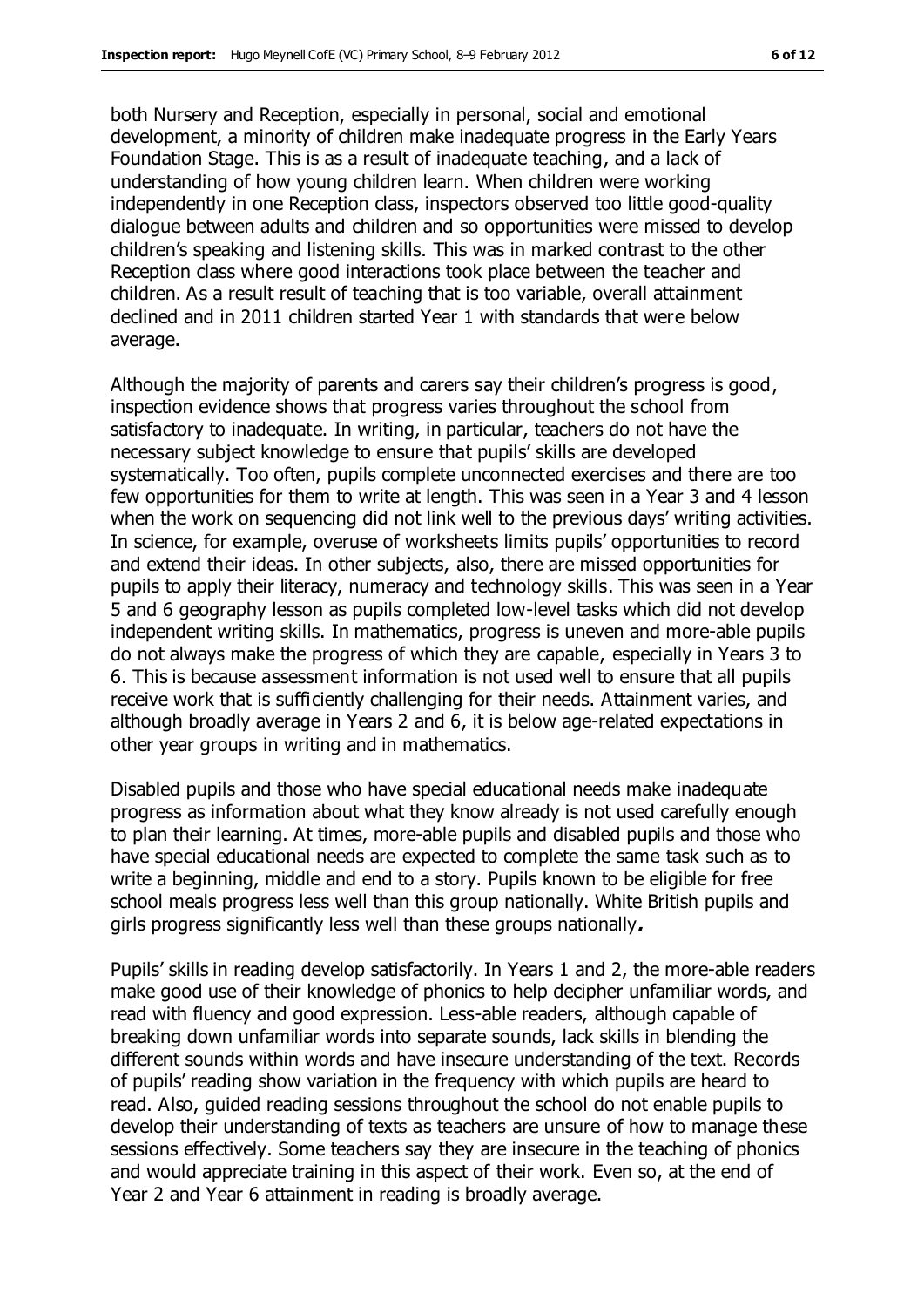### **Quality of teaching**

Although there are satisfactory aspects of teaching, there is too much inadequate teaching and too little that good. The positive views of most parents and carers who returned the inspection questionnaires were not fully borne out by inspection evidence, which shows that, although there are satisfactory aspects to teaching. The majority of teaching does not challenge or motivate pupils or secure satisfactory learning or progress. Teachers fail to take account of what the pupils already know and can do and, therefore, do not ensure that activities fully meet the needs of different abilities. Lesson planning often emphasises activities to be completed, rather than the knowledge, skills and understanding to be developed. Long-term planning, especially that for the wider curriculum, does not focus well enough on developing key skills or ensure that each unit of work places sufficient demands on pupils. Much of the school's assessment and tracking information is incomplete, confusing and difficult to follow. As a result, expectations are not high enough and the school lacks the systems to secure greater consistency in teaching and learning.

The marking of some pupils' work is up to date, includes clear guidance about how to improve and this advice is occasionally acted upon. At other times, marking is brief or work is not marked at all. In topic work, feedback is often given at the end of the unit. Pupils therefore are not learning from their mistakes. Also, they lose pride in their work and this is reflected in a deterioration in the quality of presentation. While behaviour is usually managed well, pupils sometimes spend too long without being actively involved in learning, so that they become restless because they want to get on with the tasks planned for them. Teachers do not use strategies to ensure that pupils are actively involved during all parts of lessons.

Opportunities to promote pupils' spiritual, moral, social and cultural development are satisfactory. Children in Nursery and Reception Years are taught the importance of sharing resources and of helping each other to tidy away equipment. Pupils in other year groups are generally keen to please and despite weaknesses in teaching most pupils want to work hard. They listen carefully to each other and on the few occasions pupils are encouraged to share ideas, they do so willingly and enjoy helping each other.

#### **Behaviour and safety of pupils**

Behaviour seen during the inspection was satisfactory. It is satisfactory rather than good as at times, pupils do not always listen to their teachers or follow instructions willingly. This happens mainly in lessons when teaching does not capture their interest, and when teachers spend too much time talking to the class. Despite, most pupils have positive attitudes in lessons and are keen to get on with their work. A small minority of pupils and parents and carers expressed concerns about behaviour and how bullying is managed in school. Inspectors investigated these concerns thoroughly and found that the school does not log incidents of bullying and the practice of recording incidents of inappropriate behaviour has only started recently. However, pupils say there is very little bullying, although there is some name-calling and falling out at playtimes. When this happens, they say it is sorted out by the acting headteacher.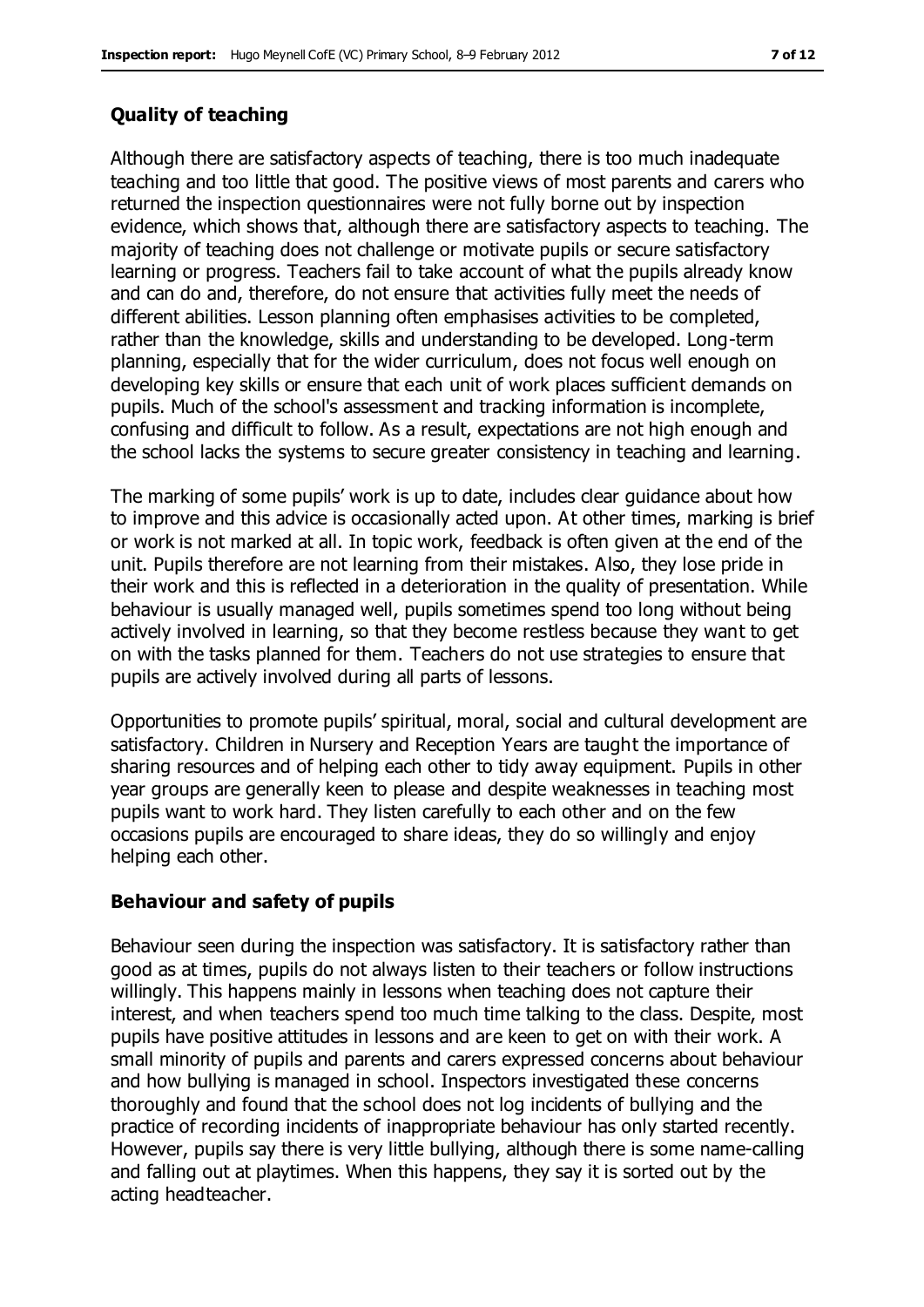Pupils say they feel safe in school and almost all parents and carers agree. Pupils understand how to deal with risk, for example, when crossing the road or when handling equipment safely, such as scissors. They are less secure in their understanding of the dangers of the internet and cyber-bullying. All said they would tell an adult if anything worried or upset them. Disabled pupils and those who have special educational needs said they felt safe and included. Attendance levels are broadly average and most pupils arrive punctually to begin the school day.

#### **Leadership and management**

The school's leaders have not maintained a sharp enough focus on pupils' achievement since the last inspection and leadership and management are inadequate. The key issues identified at the last inspection regarding outdoor provision for the children in the Early Years Foundation Stage and in terms of increasing the proportion of good teaching continue to be weaknesses. The existing school improvement plan does not provide strategic direction and systems for monitoring and evaluating the impact of the school's work are inadequate. There is no rigorous cycle of checking teachers' planning, pupils' work or their progress to inform priorities for improvement. The newly appointed leadership team is fully aware that rapid improvement is needed and self-evaluation is accurate. The team is eager to drive forward school improvement but currently, members do not have the skills to implement the necessary actions needed and lack the capacity to improve. Staff morale is low; returns from the staff questionnaires show that members of staff feel that they have been denied relevant professional development opportunities**.** They are aware they need training in the teaching of reading, for example. Performance management is not used to hold staff accountable for the progress of the pupils they teach. Challenging targets are not set for pupils.

While the governing body is supportive, its impact in challenging leaders and holding them to account for the school's effectiveness is inadequate. Too many procedures, including some statutory requirements, are not in place or applied rigorously enough. Safeguarding procedures do not meet statutory requirements. Although all pupils have the opportunity to take part in all activities on offer, the school's promotion of equality is inadequate. This is because there is no detailed analysis of pupils' performance to identify where improvements are needed in the achievement of particular groups of pupils.

The curriculum is heavily focused on English and mathematics but the planned activities do not consistently meet the needs of all pupils and provision is, therefore, inadequate. Insufficient emphasis is given to systematically developing pupils' literacy and numeracy skills across different subjects. Pupils' spiritual, moral, social and cultural development is satisfactorily promoted through assemblies and, for example, charitable work. Pupils are proud to sponsor the education and welfare of a young girl living in India.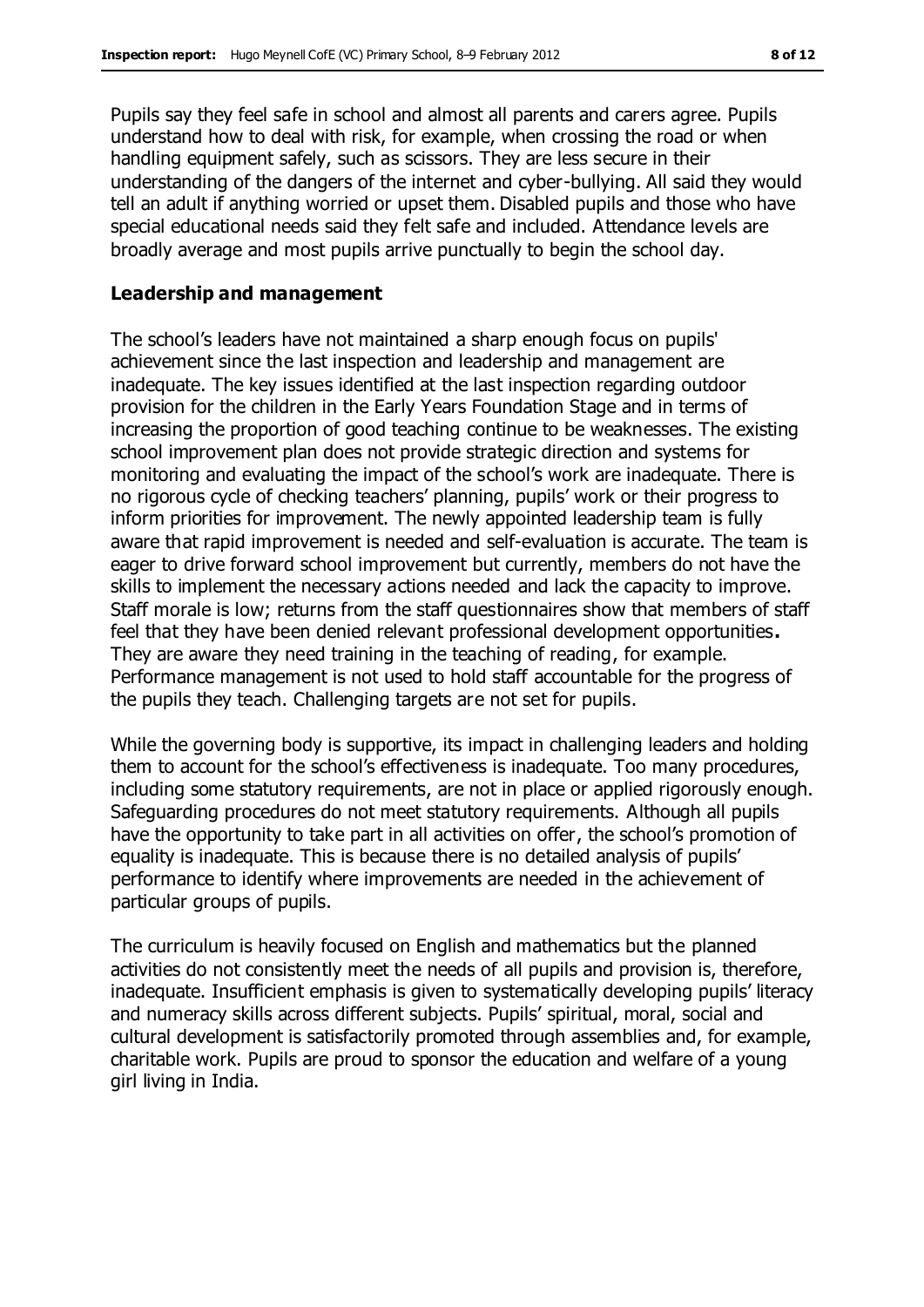# **Glossary**

# **What inspection judgements mean**

| Grade   | <b>Judgement</b> | <b>Description</b>                                                                                                                                                                                                               |
|---------|------------------|----------------------------------------------------------------------------------------------------------------------------------------------------------------------------------------------------------------------------------|
| Grade 1 | Outstanding      | These features are highly effective. An outstanding<br>school provides exceptionally well for all its pupils' needs.                                                                                                             |
| Grade 2 | Good             | These are very positive features of a school. A school<br>that is good is serving its pupils well.                                                                                                                               |
| Grade 3 | Satisfactory     | These features are of reasonable quality. A satisfactory<br>school is providing adequately for its pupils.                                                                                                                       |
| Grade 4 | Inadequate       | These features are not of an acceptable standard. An<br>inadequate school needs to make significant<br>improvement in order to meet the needs of its pupils.<br>Ofsted inspectors will make further visits until it<br>improves. |

# **Overall effectiveness of schools**

|                         | Overall effectiveness judgement (percentage of schools) |      |                     |                   |
|-------------------------|---------------------------------------------------------|------|---------------------|-------------------|
| <b>Type of school</b>   | <b>Outstanding</b>                                      | Good | <b>Satisfactory</b> | <b>Inadequate</b> |
| Nursery schools         | 46                                                      | 46   |                     |                   |
| Primary schools         |                                                         | 47   | 40                  |                   |
| Secondary<br>schools    | 14                                                      | 38   | 40                  |                   |
| Special schools         | 28                                                      | 48   | 20                  |                   |
| Pupil referral<br>units | 15                                                      | 50   | 29                  |                   |
| All schools             |                                                         | 46   | 38                  |                   |

New school inspection arrangements have been introduced from 1 January 2012. This means that inspectors make judgements that were not made previously.

The data in the table above are for the period 1 September 2010 to 31 August 2011 and represent judgements that were made under the school inspection arrangements that were introduced on 1 September 2009. These data are consistent with the latest published official statistics about maintained school inspection outcomes (see [www.ofsted.gov.uk\)](http://www.ofsted.gov.uk/).

The sample of schools inspected during 2010/11 was not representative of all schools nationally, as weaker schools are inspected more frequently than good or outstanding schools.

Primary schools include primary academy converters. Secondary schools include secondary academy converters, sponsor-led academies and city technology colleges. Special schools include special academy converters and non-maintained special schools.

Percentages are rounded and do not always add exactly to 100.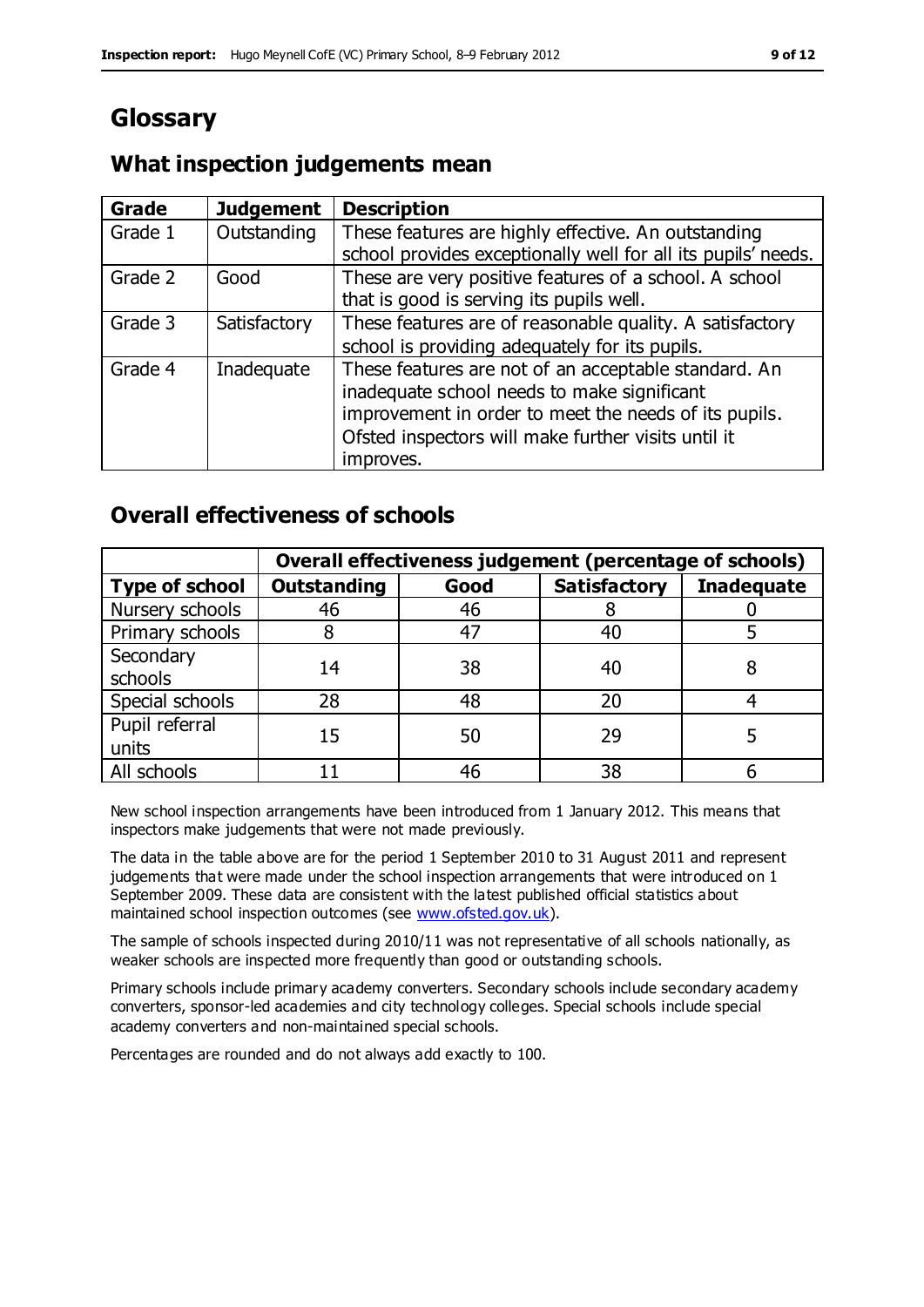# **Common terminology used by inspectors**

| Achievement:                  | the progress and success of a pupil in their<br>learning and development taking account of their<br>attainment.                                                                                                        |
|-------------------------------|------------------------------------------------------------------------------------------------------------------------------------------------------------------------------------------------------------------------|
| Attainment:                   | the standard of the pupils' work shown by test and<br>examination results and in lessons.                                                                                                                              |
| Attendance                    | the regular attendance of pupils at school and in<br>lessons, taking into account the school's efforts to<br>encourage good attendance.                                                                                |
| Behaviour                     | how well pupils behave in lessons, with emphasis<br>on their attitude to learning. Pupils' punctuality to<br>lessons and their conduct around the school.                                                              |
| Capacity to improve:          | the proven ability of the school to continue<br>improving based on its self-evaluation and what<br>the school has accomplished so far and on the<br>quality of its systems to maintain improvement.                    |
| Leadership and management:    | the contribution of all the staff with responsibilities,<br>not just the governors and headteacher, to<br>identifying priorities, directing and motivating staff<br>and running the school.                            |
| Learning:                     | how well pupils acquire knowledge, develop their<br>understanding, learn and practise skills and are<br>developing their competence as learners.                                                                       |
| <b>Overall effectiveness:</b> | inspectors form a judgement on a school's overall<br>effectiveness based on the findings from their<br>inspection of the school.                                                                                       |
| Progress:                     | the rate at which pupils are learning in lessons and<br>over longer periods of time. It is often measured<br>by comparing the pupils' attainment at the end of a<br>key stage with their attainment when they started. |
| Safety                        | how safe pupils are in school, including in lessons;<br>and their understanding of risks. Pupils' freedom<br>from bullying and harassment. How well the school<br>promotes safety, for example e-learning.             |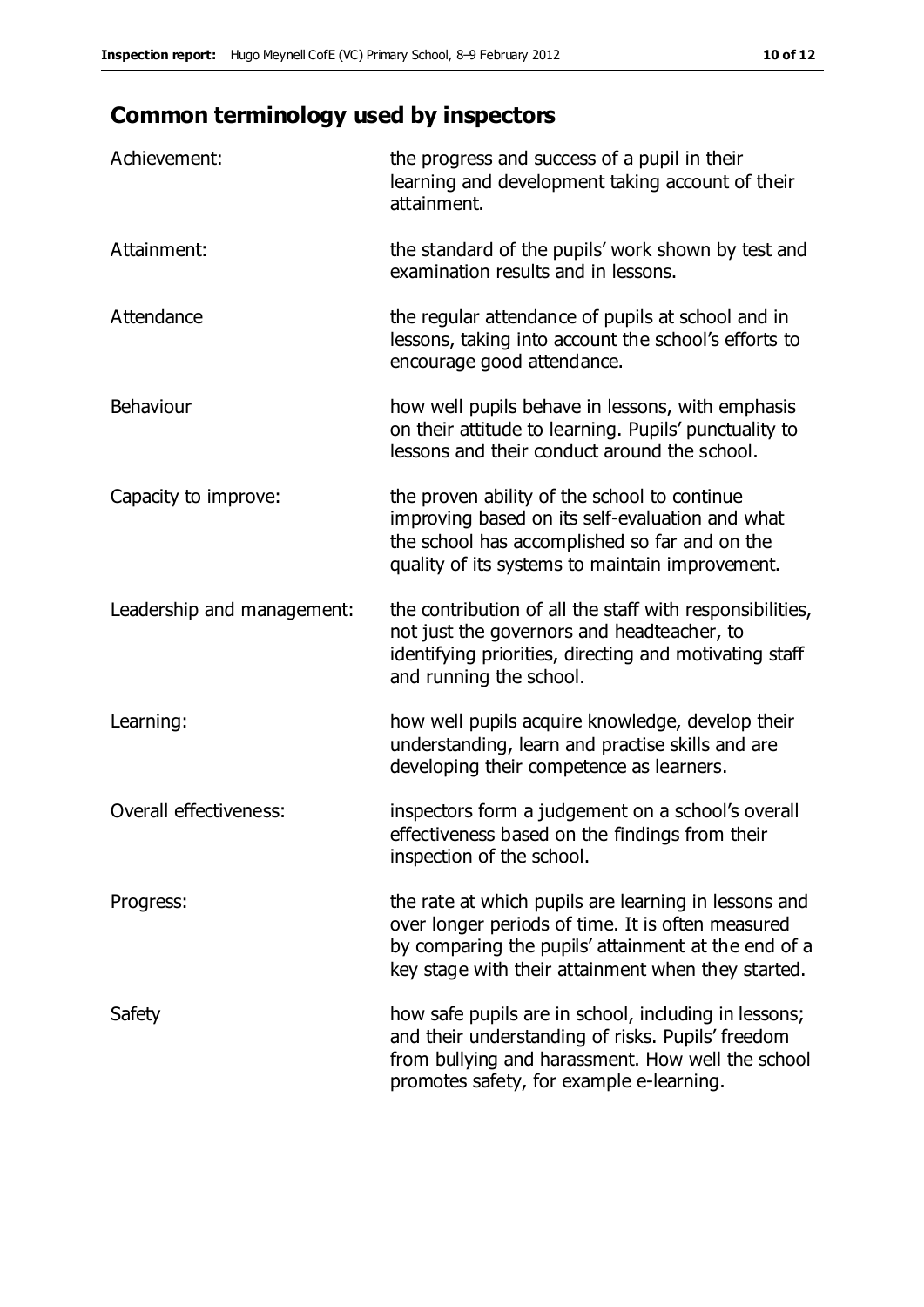#### **This letter is provided for the school, parents and carers to share with their children. It describes Ofsted's main findings from the inspection of their school.**

10 February 2012

Dear Pupils

#### **Inspection of Hugo Meynell CofE (VC) Primary School, Market Drayton, TF9 4NU**

Thank you for your welcome when inspectors visited the school recently. Thank you for sharing your thoughts in conversations with us and through the questionnaire.

We were pleased to hear you feel safe in school and you know how to keep yourselves safe. You attend school regularly and punctuality is good. Most of you behave well and work sensibly in lessons but some of you do not. Teachers do not always plan the right activities to make sure all of you are learning as well as you can and this means that sometimes you lose concentration and do not listen carefully to your teachers. So we have asked teachers to use information about what you know already to make sure work is not too easy or too hard and is interesting for you. We agree with those of you who told us you would like more information about how to improve your work and we have asked your teachers to provide you with clear advice about why your work is good and how it could be better. We also think that all your work should be marked regularly, so you know how well you are doing and can respond to your teachers' comments.

Although all the school's adults are working hard, your new leaders know that teaching and learning should be better. We have found that the school is not doing well enough and have judged that it requires 'special measures'. This means leaders and managers will receive help to improve your school. Other inspectors will visit regularly to check how well things are progressing. You can help to make the school better by behaving well at all times, working hard, and asking your teachers to give you time to respond to any comments made about how to improve your work.

Thank you again for your help.

Yours sincerely

Lois Furness Lead inspector